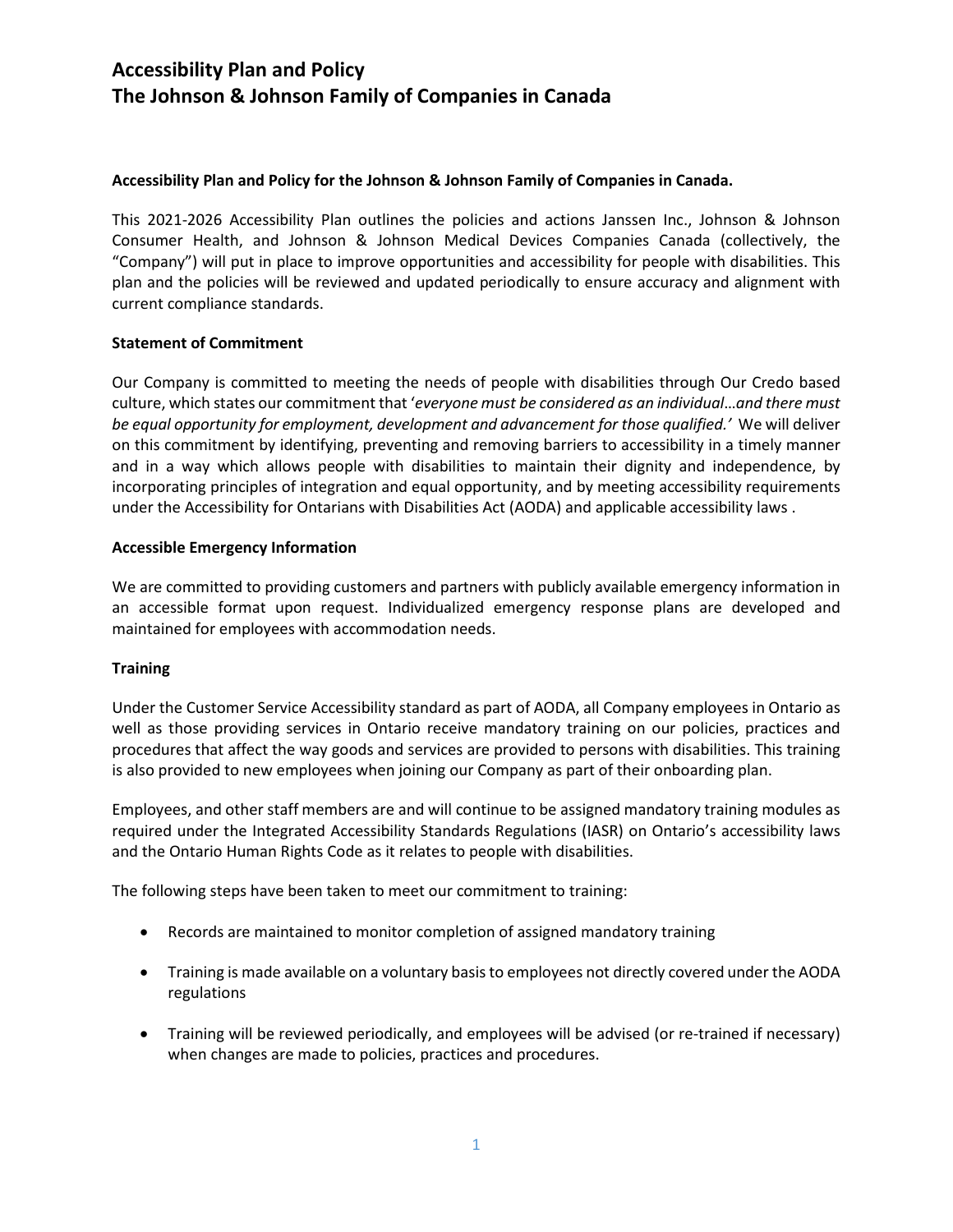#### **Information and Communications**

Our Company is committed to meeting the communication needs of people with disabilities. We have implemented our strategy to incorporate the WCAG 2.0 level AA requirements and will continue to adhere to any subsequent requirements for our Company websites and content, effective January 1, 2021.

Where possible, assistive technology will continue to be made available on our Company websites. This complimentary accessibility tool will help individuals navigate the web more easily on any website. Existing feedback processes will be made accessible to people with disabilities upon request and publicly available information will be made accessible upon request.

We will continue to monitor information and communication needs identified and consult with people with disabilities to determine appropriate formats and communication supports as required. Information will be provided in a timely manner at no cost to the public.

#### **Employment**

Our Company is committed to fair and accessible employment practices including provision of reasonable accommodation, accessible formats and communication supports.

Individualized emergency response plans are developed and maintained for employees with accommodation needs.

As part of our obligations under human rights and employment equity, our employment policies and practices have been reviewed for potential barriers including accessibility for persons with disabilities. As a result of this review, a number of actions have been and continue to be implemented including specific training for recruiters regarding the provision of accommodation during the recruitment and selection processes and conducting an accessibility review of our workplaces in 2012 to identify and remove physical barriers for people with disabilities. We will continue to ensure accessibility for persons with disabilities in all new builds, construction and major renovations.

The following steps have been or will be implemented to ensure the public and our employees are aware that, upon request, we will accommodate people with disabilities:

- Information about the availability of reasonable accommodation for applicants with disabilities will be included in the application process;
- All candidates that are invited to participate in interviews will be informed how to request accommodation for disabilities;
- Hired candidates will be notified of our policies and processes for accommodating employees with disabilities as part of their orientation process;
- We will review and communicate our accommodation policies and process to all employees and managers;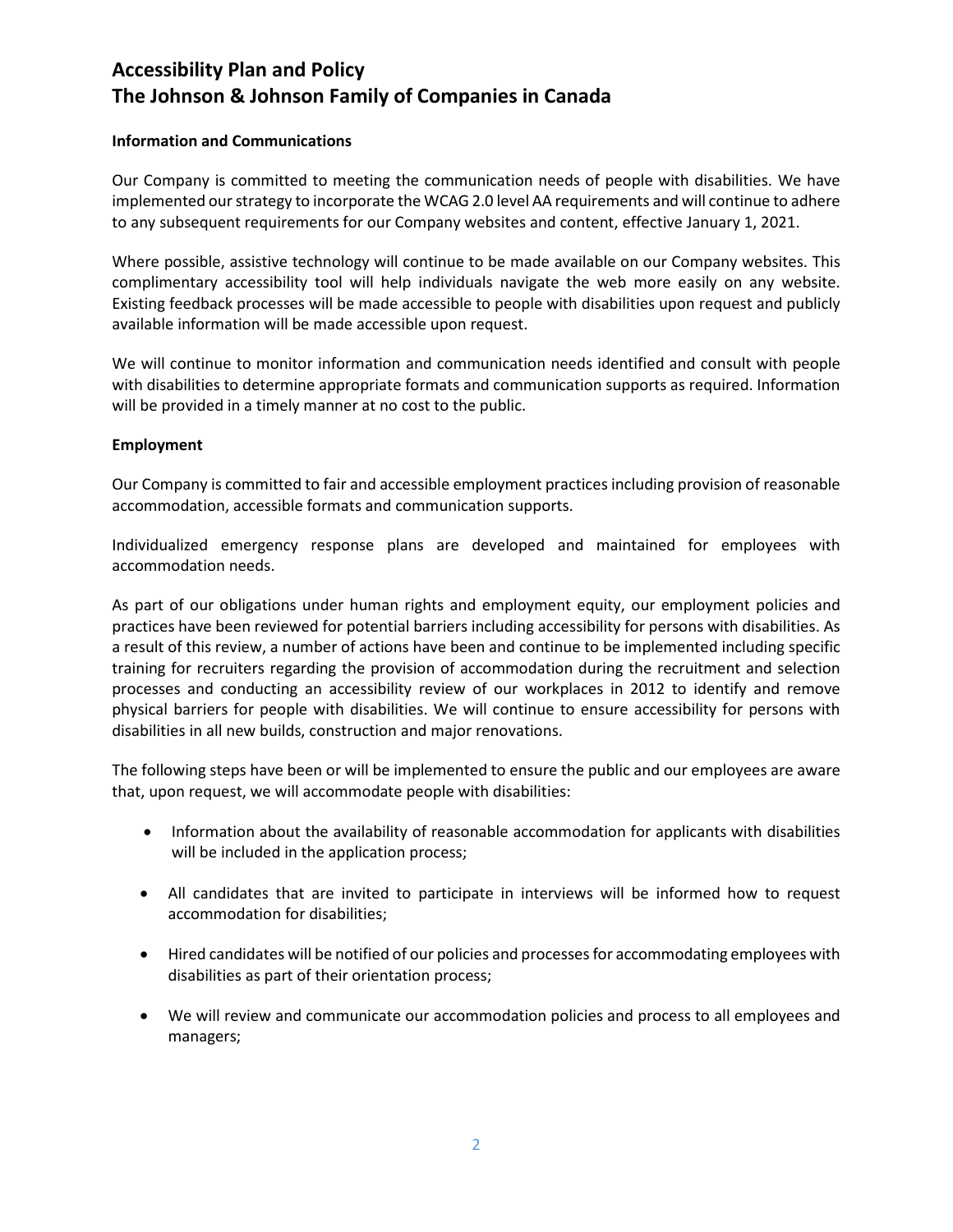- Where an employee requires accommodation or accessible formats, we will consult with the employee (and when necessary external parties) to identify and provide a response that meets their needs;
- We will ensure accessibility needs of employees with disabilities are considered during performance management, career development and redeployment processes;
- We will continue to review existing relevant policies and practices and monitor regulatory changes and policies to ensure we continue to comply with Ontario's Accessibility laws;
- We will invite employees with disabilities to identify existing accessibility barriers and provide feedback and input on preventing and/or eliminating barriers;
- When contracted resources from third party organizations are hired for activities relating to recruitment and selection, the requirement for AODA compliance will be identified to the vendor. Third party agencies are responsible for accommodation needs etc. of any assigned contractors under their own company AODA policies.

### **Individual Accommodation Plans including Return to Work Process**

The accessibility requirements under the IASR will be incorporated into existing return to work processes to ensure that barriers in accommodation are eliminated.

In support of this, we will review our existing accommodation policy and processes to ensure they encompass the development of documented individual accommodation plans for employees who have identified the need for such accommodation. The accommodation plan will include the way the employee can participate in the development of such plan.

#### **Performance Management, Career Development and Advancement and Redeployment**

As identified in our Diversity and Inclusion Policy and Our Credo, our Company will not discriminate in hiring, promotion, training, compensation or any other employment practices on any prohibited grounds including disability. Through our policies and processes accessibility needs and accommodation plans will be taken into consideration in relation to employment processes.

#### **Contact Us:**

Accessible formats of this document are available free of charge upon request. For more information on Johnson & Johnson Canada's accessibility policies and multi-year plan please contact us. Should we need to contact you to provide further information please include:

- Your name
- Your affiliation (e.g. Customer, visitor, etc.)
- Your contact information (address, telephone and/or email)
- A summary of your feedback